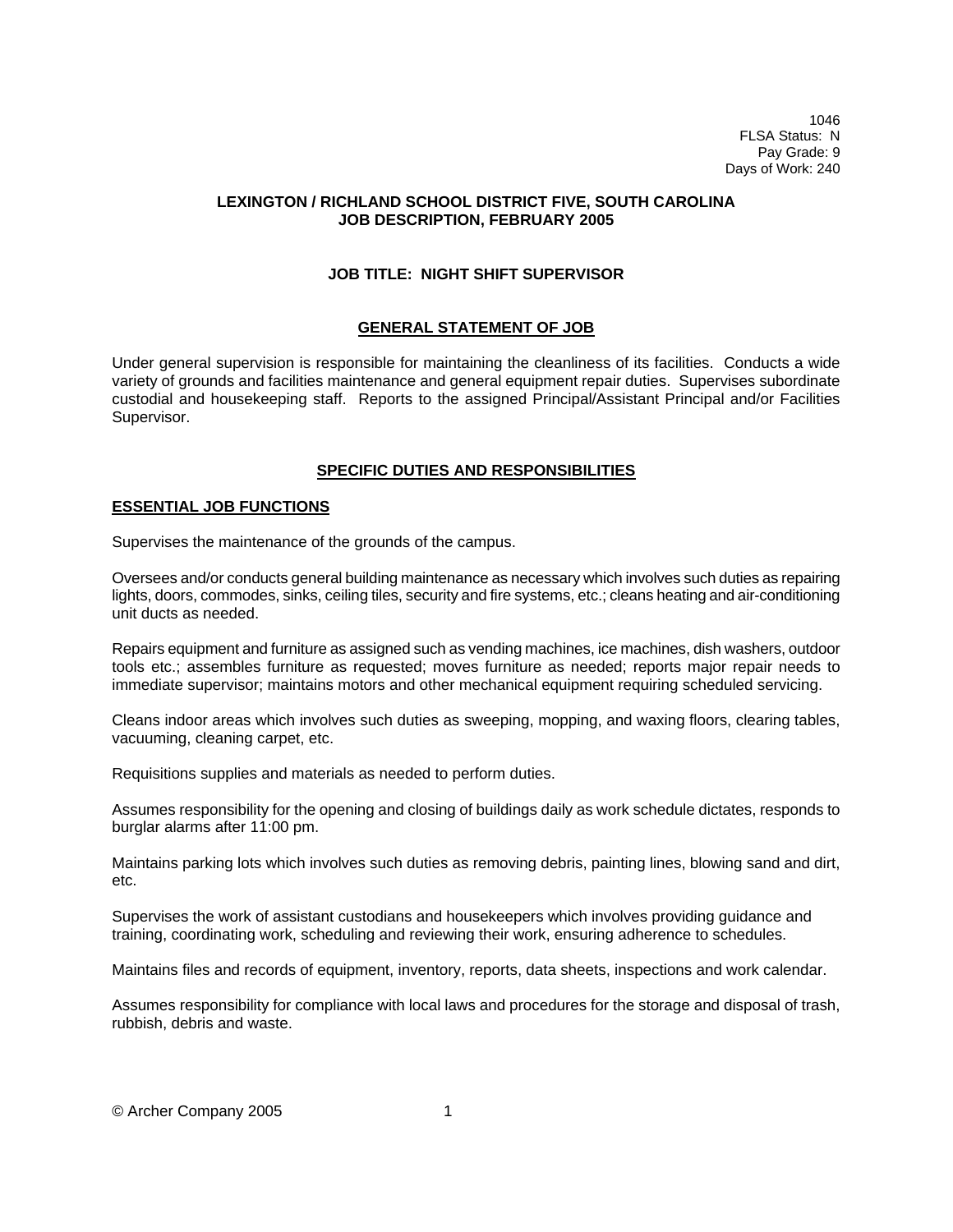Interacts with co-workers, supervisors, students, teachers, and the general public.

Operates maintenance equipment such as a tractor, mowers, weed eaters and edgers, buffers, power tools, etc.; utilizes various cleaning supplies, hand tools, and landscaping agents; operates general office equipment.

Performs other related duties as required.

## **ADDITIONAL JOB FUNCTIONS**

#### **MINIMUM TRAINING AND EXPERIENCE**

High school graduate or equivalent, with one to two years of experience in building and grounds maintenance; or any equivalent combination of training and experience which provides the required knowledge, skills and abilities. Must possess a valid South Carolina driver's license.

## **MINIMUM QUALIFICATIONS OR STANDARDS REQUIRED TO PERFORM ESSENTIAL JOB FUNCTIONS**

**Physical Requirements:** Requires medium work that involves walking, standing, stooping, crouching, crawling, climbing, stretching or lifting all of the time and also involves exerting between 20 and 50 pounds of force on a recurring basis, or considerable skill, adeptness and speed in the use of fingers, hands or limbs in tasks involving very close tolerances or limits of accuracy.

**Data Conception:** Requires the ability to compare and/or judge the readily observable, functional, structural, or compositional characteristics (whether similar to or divergent from obvious standards) of data, people, or things.

**Interpersonal Communication:** Requires the ability of speaking and/or signaling people to convey or exchange information. Includes the giving of assignments and instructions to subordinates. Includes the receiving of information and instructions from supervisor.

**Language Ability:** Requires the ability to read a variety of administrative, technical and other documents and reports. Requires the ability to prepare various types of reports and documents with the proper format. Has the ability to speak before others with poise, voice control and confidence.

**Intelligence:** Requires the ability to apply principles of rational systems to solve practical problems and deal with a variety of concrete variables in situations where only limited standardization exists; to interpret a variety of instructions furnished in oral, written, diagrammatic or schedule form. Requires the ability to apply influence systems in staff supervision; to learn and understand principles and techniques; to make independent judgments in absence of supervision; to acquire knowledge of topics related to primary occupation. Must have the ability to comprehend and interpret received information.

**Verbal Aptitude:** Requires the ability to record and deliver information, to explain procedures, to follow and give verbal and written instructions; to counsel and teach employees. Must be able to communicate effectively and efficiently in a variety of technical and/or professional languages including facility management, building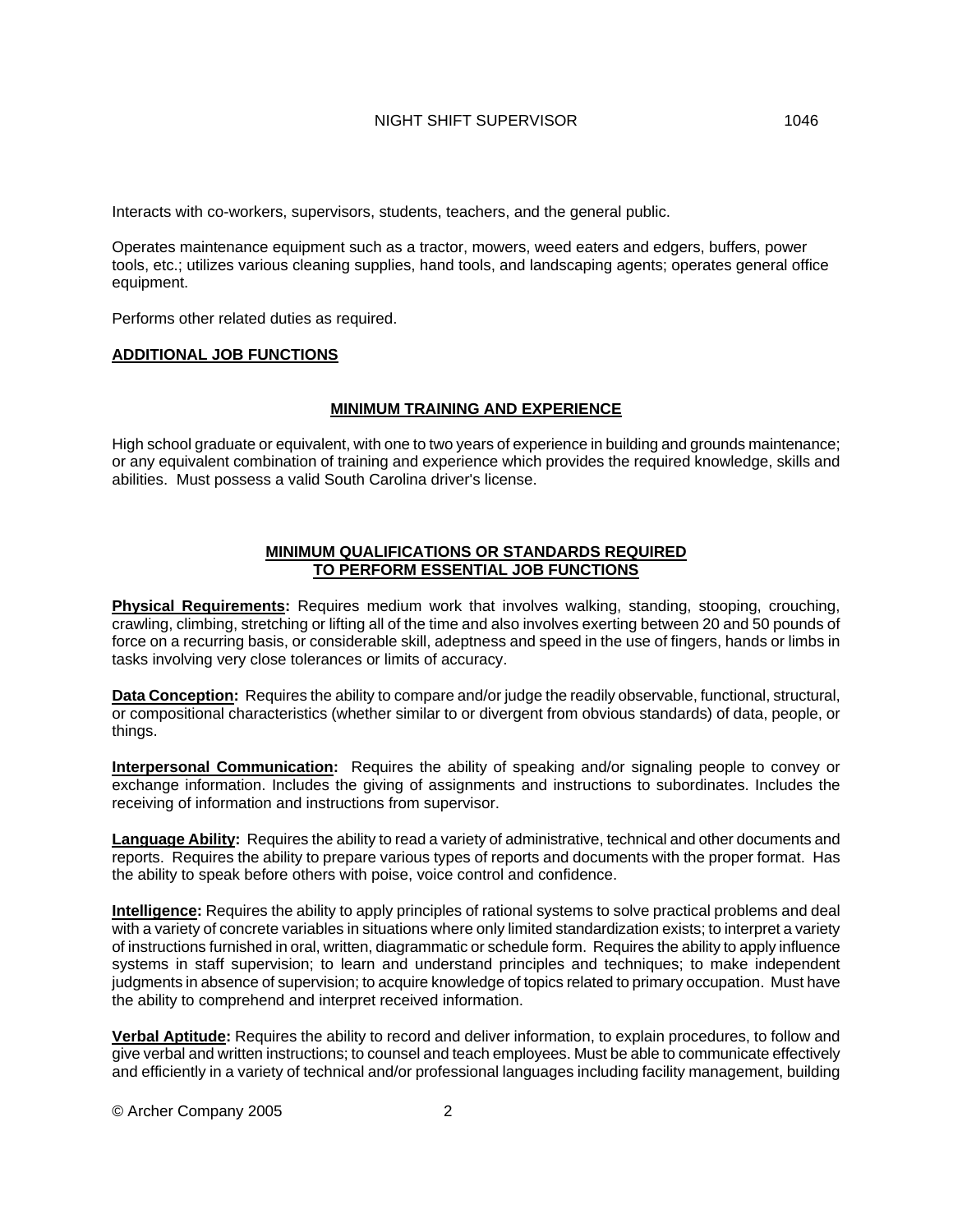trades, custodial care, etc.

**Numeric Aptitude:** Requires the ability to add and subtract totals, to multiply and divide, to determine percentages and decimals and to determine time. Must be able to use practical applications of fractions, percentages, ratio and proportion.

**Form/Spatial Aptitude:** Requires the ability to inspect items for proper length, width, and shape.

**Motor Coordination:** Requires the ability to coordinate hands and eyes in using office and specialized equipment; to operate motor vehicles.

**Manual Dexterity:** Requires the ability to handle a variety of items, office equipment, control knobs, switches, hand and power tools, measuring devices, etc. Must have significant levels of eye/hand/foot coordination.

**Color Discrimination**: Requires the ability to differentiate colors and shades of color.

**Interpersonal Temperament**: Requires the ability to deal with people beyond giving and receiving instructions. Must be adaptable to performing under stress when confronted with emergency situations or tight deadlines. The worker may be subject to tension as a regular, consistent part of the job. Worker may be subject to danger or risk to a moderate degree.

**Physical Communications**: Requires the ability to talk and hear: (talking: expressing or exchanging ideas by means of spoken words; hearing: perceiving nature of sounds by ear).

# **PERFORMANCE INDICATORS**

**Knowledge of Job:** Has thorough knowledge of the methods, procedures and policies of the assigned school and School District as they pertain to the performance of duties of the Facility Supervisor. Is knowledgeable in the laws, ordinances, standards and regulations pertaining to the specific duties and responsibilities of the position. Is able to follow oral and written instructions with minimal supervision. Has the ability to plan, organize and prioritize daily assignments and work activities. Has thorough knowledge of the practices, methods, materials, tools, equipment and supplies used in grounds and building maintenance activities. Has knowledge of cleaning methods, procedures, materials and supplies. Has skill in performing general maintenance and custodial operations. Is able to estimate time, materials and supplies required to complete various tasks. Has knowledge of applicable occupational hazards and safety precautions. Has knowledge of OSHA laws and District policies pertaining to bloodborne pathogens, and is able to provide related training and to ensure compliance. Is able to perform manual work requiring physical strength and agility. Is able to work effectively despite occasional exposure to heat / cold, odors, toxic agents / hazardous materials, noise, wetness, humidity, electric currents, machinery hazards, dusts, vibrations, working in confined and/or high spaces, etc. Is able to ensure safe and effective use of equipment and tools by subordinates. Is able to read and interpret various technical manuals and materials pertaining to the responsibilities of the job. Knows how to apply supervisory concepts and principles. Knows how to plan, organize and direct a subordinate custodial staff. Has the ability to offer instruction and advice to subordinates regarding policies, methods and regulations. Is able to perform employee evaluations and to make recommendations based on results. Has the ability to offer training and assistance to subordinates, co-workers and employees of other departments as required. Is able to read and interpret various materials pertaining to the responsibilities of the job. Is able to prepare routine reports and records in a concise, clear and effective manner. Has knowledge of proper English usage, grammar, punctuation and spelling; has the mathematical ability to handle required calculations. Has knowledge of and is able to use modern office practices and equipment, including computers and related software. Knows how to maintain effective relationships with personnel of other departments, professionals and members of the public through contact and cooperation. Knows how to react calmly and quickly in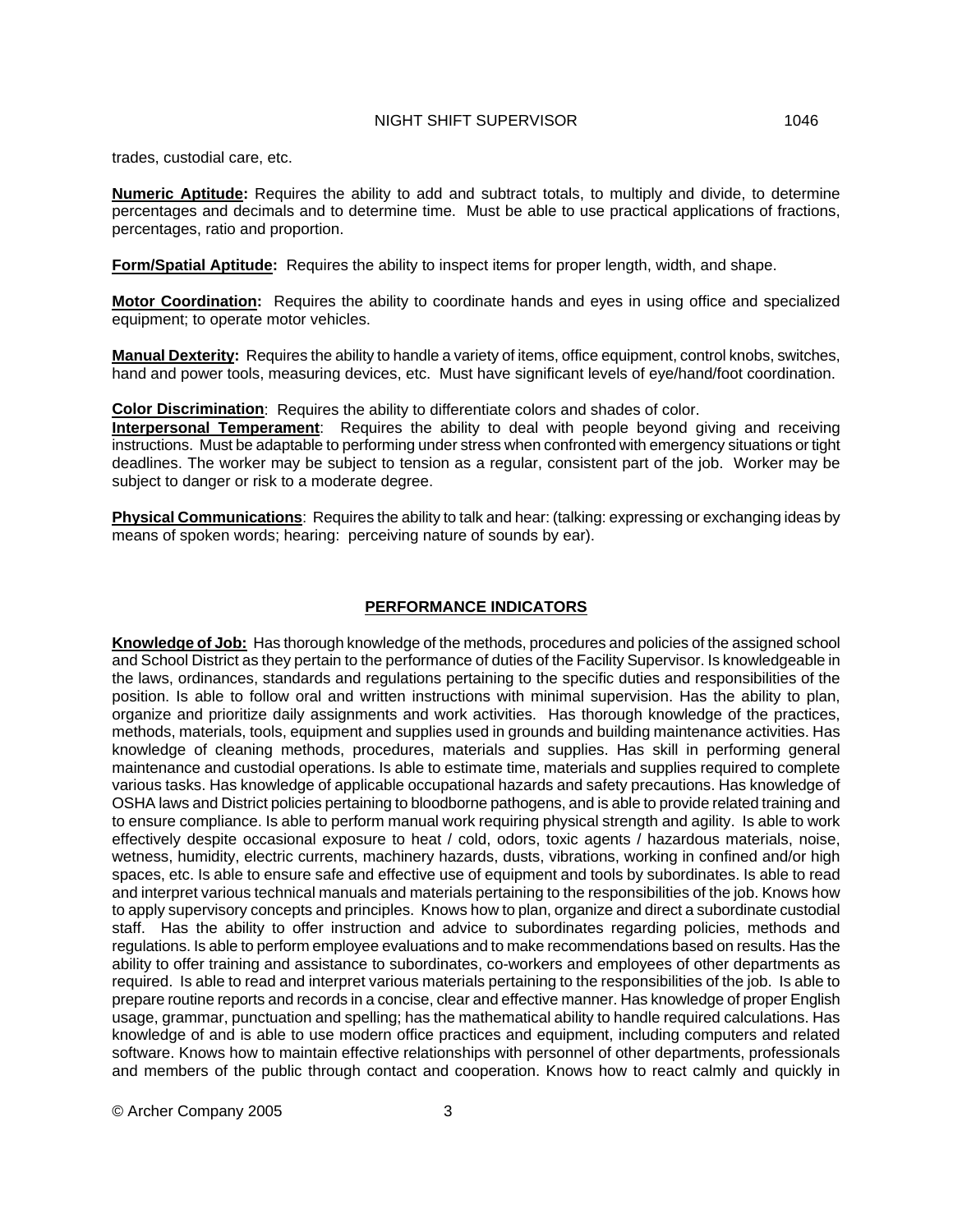emergency situations. Has the ability to learn and utilize new skills and information to improve job performance and efficiency.

**Quality of Work**: Maintains high standards of accuracy in exercising duties and responsibilities. Exercises immediate remedial action to correct any quality deficiencies that occur in areas of responsibility. Maintains high quality communication and interaction with internal and external entities with whom the position interacts.

**Quantity of Work**: Performs described Essential Functions and related assignments efficiently and effectively in order to produce quantity of work which consistently meets established standards and expectations.

**Dependability**: Assumes responsibility for completing assigned work. Completes assigned work within deadlines in accordance with directives, policy, standards and prescribed procedures. Maintains accountability for assigned responsibilities in the technical, human and conceptual areas.

**Attendance**: Attends and remains at work regularly and adheres to policies and procedures regarding absenteeism and tardiness. Provides adequate notice to higher management with respect to vacation time and leave requests.

**Initiative and Enthusiasm**: Maintains an enthusiastic, self-reliant and self-starting approach to meet job responsibilities and accountabilities. Strives to anticipate work to be accomplished, and initiates proper and acceptable action for the completion of work with a minimum of supervision and instruction.

**Judgment**: Exercises analytical judgment in areas of responsibility. Identifies issues or situations as they occur and specifies decision objectives. Identifies or assists in identifying alternative solutions to issues or situations. Implements decisions in accordance with prescribed and effective policies and procedures and with a minimum of errors. Seeks expert or experienced advice where appropriate and researches issues, situations and alternatives before exercising judgment.

**Cooperation**: Accepts supervisory instruction and direction and strives to meet the goals and objectives of same. Questions such instruction and direction when clarification of results or consequences are justified, i.e., poor communications, variance with established policies or procedures, etc. Offers suggestions and recommendations to encourage and improve cooperation intra- and inter-departmentally.

**Relationships with Others**: Shares knowledge with managers, supervisors and co-workers for mutual benefit. Contributes to maintaining high morale among all employees. Develops and maintains cooperative and courteous relationships inter- and intra-departmentally, and with external entities with whom the position interacts. Tactfully and effectively handles requests, suggestions and complaints in order to establish and maintain good will. Emphasizes the importance of maintaining a positive image.

**Coordination of Work**: Plans and organizes daily work routine. Establishes priorities for the completion of work in accordance with sound time-management methodology. Avoids duplication of effort. Estimates expected time of completion of work elements and establishes a personal schedule accordingly. Attends required meetings, planning sessions and discussions on time. Implements work activity in accordance with priorities and estimated schedules.

**Safety and Housekeeping**: Adheres to all established safety and housekeeping standards. Ensures such standards are not violated.

**Planning**: Plans, coordinates and uses information effectively to enhance activities and production. Knows and understands expectations regarding such activities and works to ensure such expectations are met. Develops and formulates ways, means and timing to achieve established goals and objectives. Effectively and